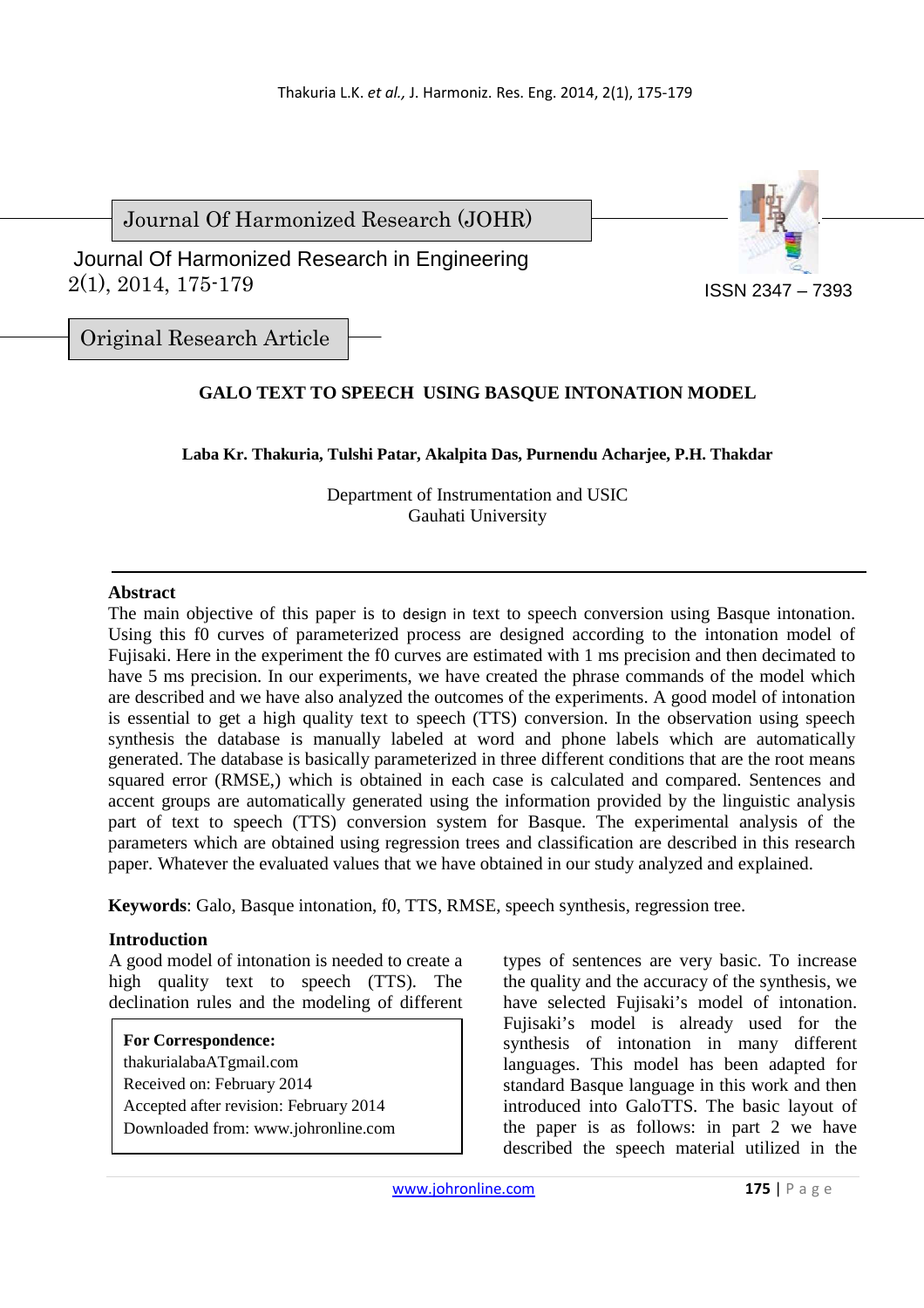modeling of intonation and then, in part 3 the way of intonation labeling is made is explained. In part 4 we have discussed the statistical intonation parameters and in part 5 and in part 6 we have discussed the result and conclusion respectively.

# *A) Galo*

The Galo language (Agom) is inherited from the Tibeto-Burman family of languages. This language is mostly spoken by the Galo people. of Arunachal Pradesh. The Galo is one of the major tribes of Arunachal Pradesh. Around 95% of Galo people learn Galo as a first language, although most are also bilingual and borrow frequently from Assamese, Hindi and English (The major languages of Indian subcontinent). In the Arunachal Pradesh there are total 25 major tribes and almost 110 sub- tribes. There is high degree of mutual intelligibility among the different languages of Arunachal Pradesh like language spoken by the Adis, Apatanis, Galos, the Hill Miris, the Nyishis and the Tagins. Moreover they share many characteristic features in their cultural code and trace their ancestry from a common forefather, namely Abotani. Hence, the language spoken by them can rightly be given generic name –Tani language. The languages in Arunachal Pradesh can broadly be classified into two groups: namely Abotani group and Non-Abotani (Buddhism). The majority of the tribes of the state belong to Abo Tani group and Galo belong to Tani group. These language groups are very close both in syntax and semantics. Galo people can understand each other when speaking with different Galo dilects .From region to region, village to village, and clan to clan, Galo people speak slightly differently in pronunciation and vocabulary. Sometimes differences are in pronunciation, sometimes in the actual words used, sometimes in the meaning of those words, and sometimes in the way they are used (i.e., the grammar). The major Galo dialects are Pugo, spoken around the district capital (Itanagar), Aalo and Lare spoken in the south of Aalo, and Subdialects are numerous, and often correspond

to regional or clan groupings. The Galo have decided to adopt the Roman script with certain additions of two vowels and two consonants whose phonetics are common in international phonetic alphabets (IPA). The most common additions are the Roman symbol v,w,q and x, which are not use for writing Galo. These symbols now represent IPA  $\varphi$ ,  $\varphi$ ,  $\varphi$  and  $\eta/\tilde{n}$ respectively. The majority of the tribes of the state belong to Abo-Tani group. The evolution of language can be represented chronologically as shown below:



Figure 1: Chronological representation of Arunachal language

#### **Speech Material**

Fujisaki's intonation model for Basque is initially proven using a very small dialectal database. To achieve the desired level of quality for text to speech (TTS) synthesis in Basque, a more extended and complex database is required. So, in the experiment a new and more complete corpus database is designed with this goal. This corpus is read by a native male Basque speaker in standard Basque in a laboratory environment. The resulting database is called GU\_Galo. Our database comprises 3000 isolated sentences with various syntactic structures, different lengths and diverse levels of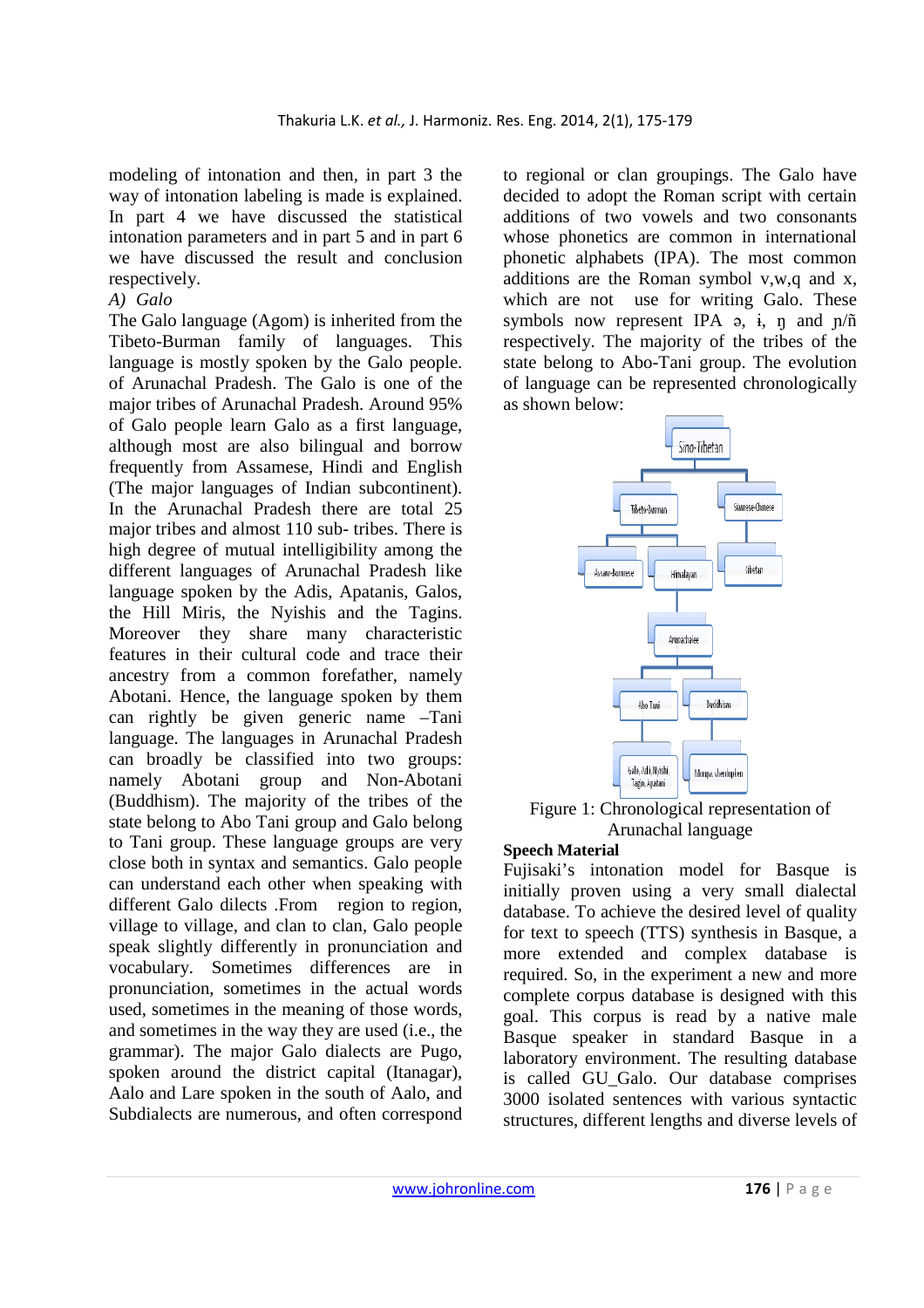complexity. The vocabulary used is very rich, with 4000 different words out of 5000. This database also includes special particles that could have a distinctive effect on intonation. The main characteristics and the distribution of sentences in this database are shown in table 1.

|                              | Value |
|------------------------------|-------|
| Size of recording            | 64 Mb |
| Sentences                    | 344   |
| Declarative sentences        | 238   |
| Question sentences           | 80    |
| <b>Exclamation sentences</b> | 26    |
| Prosodic phrases             | 630   |
| Words                        | 2398  |
| Different words              | 1380  |

Table 1: Main characteristics of GU\_Galo database.

In the research experiment mainly the database is manually labeled at word level and then phone labels are automatically generated using speech synthesis and a dynamic time warping algorithm. Sentence and accent group labels are automatically generated using the information provided by the linguistic analysis module of the text to speech conversion system for Basque GaloTTS. f0 curves were calculated with 1 ms precision, applying a method based in [6] and then decimated to have 5 ms precision. The resulting distribution of breaks is shown in table 2. According to this distribution most of the breaks must be modeled with a phrase command (79%).

Table2: Distribution of breaks in Galo database

|               | Orthographic<br>break | Non-<br>Orthographic<br>break |
|---------------|-----------------------|-------------------------------|
| Total         | 169                   | 117                           |
| With PC       | 140                   | 83                            |
| Without<br>PC | 29                    | 34                            |

## **Labeling Intonation**

Here according to Fujisaki's intonation model, the f0 curves are automatically parameterized with an algorithm based on analysis-bysynthesis. These combinations of parameters are selected according to certain linguistic constraints detailed in [5]. The accent commands are placed related with the position of the corresponding accent group and its duration is limited to vary in a certain range depending on the position of the stressed syllable within the accent group. One accent command is used to model each accent group, except for the last accent group of questions and exclamation sentences, where an extra command has been added to model the final rise in the intonation curve.

# **A). Labeling experiments**

The whole database is parameterized three times varying the locations and number of phrase commands:  $\square \square$  the first, phrase commands are placed only in the breaks that are orthographically marked.  $\Box$   $\Box$  In the second, consisted in placing a phrase command at every break uttered by the speaker.  $\Box$  In the last experiment phrase commands are placed only in the breaks labeled as needing a phrase command. This indicates that both a break insertion model and a break classification algorithm are available. Figure 1 shows the synthetic intonation curves corresponding to these three labeling experiments, related to the natural one for one of the sentences of the database.

### **B). Labeling results**

After the whole database is parameterized under the three conditions, the root mean squared error (RMSE) obtained in each case is calculated and compared. Figure 2 shows the RMSE in all cases: we have obtained the biggest error (12.09%) corresponds to the first experiment, where phrase commands are placed only in breaks indicated in text. The other two cases have smaller error, being the difference between them no meaningful (11.78% and 11.67%).

For the synthesis of intonation in Basque language using Fujisaki's model, a good model of insertion of breaks is highly needed, but accurate classification of these breaks is not important. Considering these results, when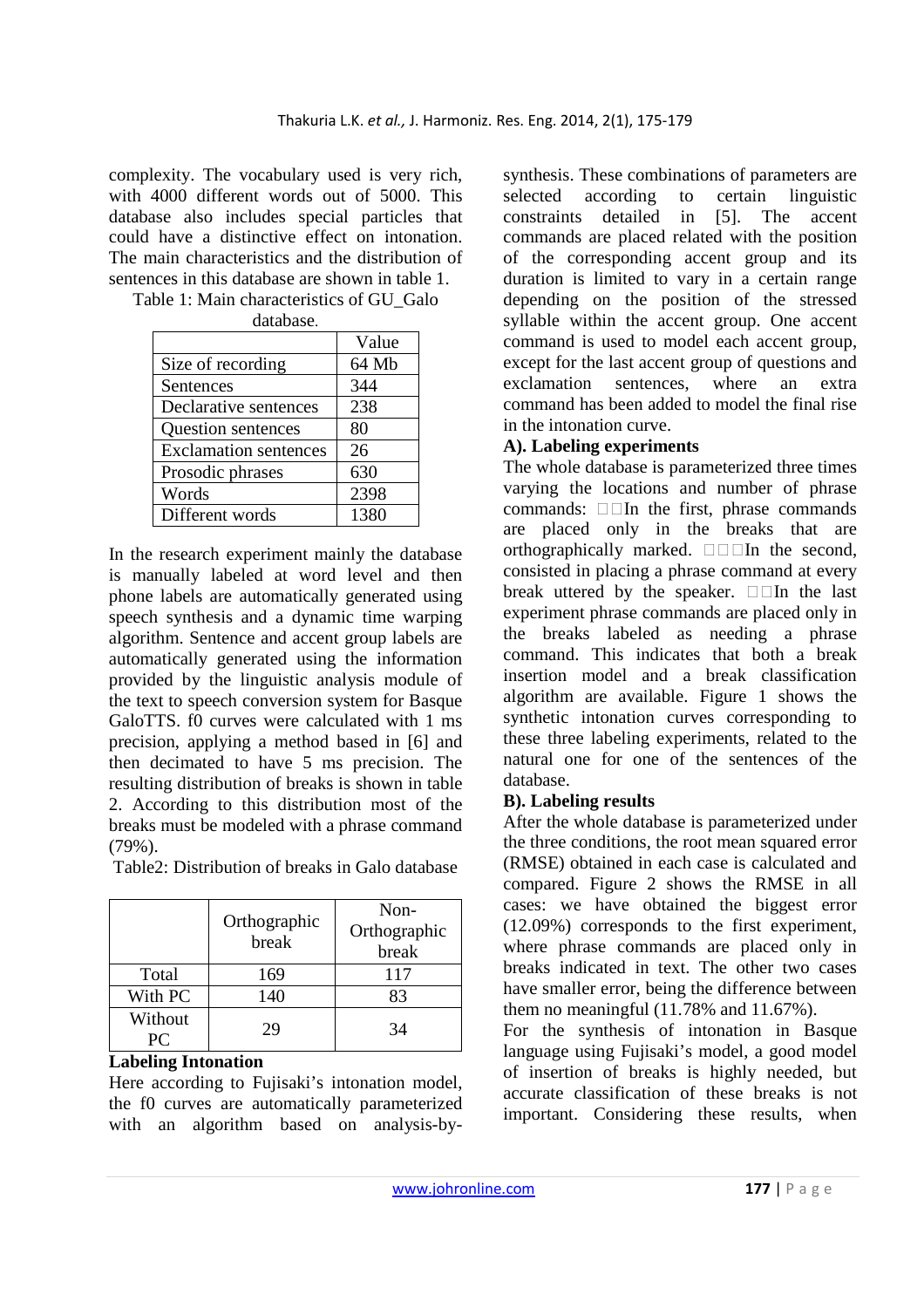synthesizing intonation one phrase command will be introduced for each prosodic phrase.

# **Parameter Estimation From Text**

To get the appropriate synthetic intonation curve, the accent and phrase command parameters have to be related with characteristics extracted from input text. The values of intonation parameters has been made using classification and regression trees (CARTs), because they are able to manage variables of discrete and continuous nature, they automatically select the factors that have the greatest influence in the prediction of the target variable.

**A).Prediction variables for accent commands**  The information that are used for predicting accent command parameters is mainly related to the accent group. The variables provided to the trees are:  $\Box$  Initial position, final position and duration of each accent group, measured in ms. and normalized to the duration of accent group and prosodic phrase. Order position of the accent group in the prosodic phrase, expressed both as an absolute quantity and relative to the total number of accent groups in the prosodic phrase, sentence and utterance.  $\square$ Total number of accent groups in the prosodic phrase, sentence and in the whole utterance.  $\square$  Total number of syllables in the current prosodic phrase, sentence and utterance.  $\Box$  Position of the stressed syllable of each accent group, measured in ms. from the beginning of the prosodic phrase and from the start of the accent group.  $\Box$  Type of sentence which in the case of Bodo database can have the values of declarative, question, exclamation or pause sentence.  $\square \square$  Type of accent, which depends on the position of the stressed syllable within the accent group.  $\square \square$ Type of accent command. Accent commands have been classified into three groups: last command of a question or exclamation sentence, penultimate command of a question or exclamation sentence and any other command.  $\Box$  Index of accent command, which indicates the number of accent commands that are left until the end of the utterance.

Another aspect that has to be considered is the variable the trees are predicting: depending on the distribution of this variable, efficiency of the prediction varies. For the pulse parameters, amplitude is predicted without any transformation, but duration is normalized to the duration of accent group, and position is given relative to the beginning of the accent group and normalized to its duration.

**B).Prediction variables for phrase commands**  For the phrase command amplitude prediction, the information used is related with the prosodic phrase whose intonation has to be modeled by this command. The variables provided to the tree are: Order position of the prosodic phrase in the sentence, given both as an absolute number and relative to the number of prosodic phrases in the sentence.  $\square$  Total number of prosodic phrases in the corresponding sentence and utterance.  $\square$  Duration of the prosodic phrase, measured in ms.  $\Box$ Duration of the utterance measured in ms.  $\Box$  Total number of accent groups and syllables in the prosodic phrase, the sentence and in the whole utterance. The number of accent groups in the prosodic phrase is also given normalized to the total number of accent groups in the sentence and the utterance.  $\Box$  Position of the first stressed syllable of the prosodic phrase, indicated from the beginning of the corresponding prosodic phrase, expressed as an absolute quantity and relative to the duration of the prosodic phrase.  $\Box$  Type of sentence and utterance.

# **Discussion**

For each parameter of accent commands i.e. amplitude, position and duration, a binary regression tree has been built. For the phrase commands only one tree is built to predict their amplitude. In all figures PP stands for prosodic phrase and AG for accent group. The importance given by the tree to the different variables provided for accent command parameter prediction, when estimating accent command amplitudes. In this case, the type of sentence is the most influential factor, being the amplitude of commands bigger in questions and